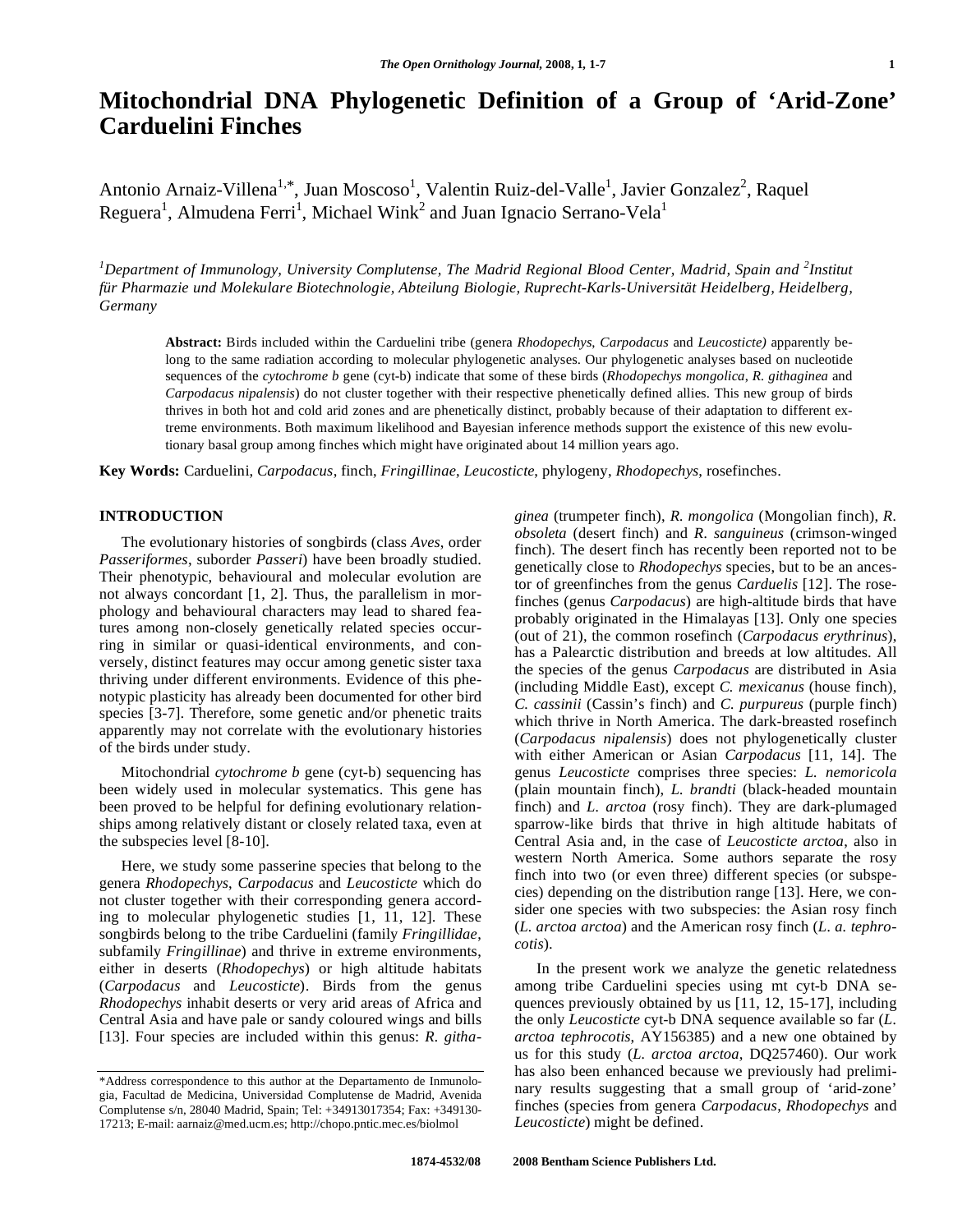#### **MATERIALS AND METHODOLOGY**

### **Bird Samples, DNA Extraction and PCR Amplifications**

 Sixty one species of songbirds (order *Passeriformes*, suborder *Passeri*) have been included in this study (see Table **1**). They belong to the tribe Carduelini (family *Fringillidae*, subfamily *Fringillinae*). The species highlighted in grey were sequenced and analyzed in this study together with relevant species of the tribe Carduelini. Other sequences included in this analysis were retrieved from the GenBank (see Table **1**) [11, 12, 15-17].

 DNA was obtained from blood taken by cutting one claw after anesthetizing with a lidocaine ointment. Blood was collected in EDTA and frozen until use. DNA extraction was performed using a standard phenol-chloroform protocol [18]. Amplification and sequencing of 924 base pairs (bp) of the cyt-b gene was carried out as previously described by Zamora *et al*. [12]. Nuclear mitochondrial insertions ("numts") were not detected, since their evolutionary rate is different and they usually have stop codons. Our phylogeny methodologies would have detected these different evolutionary rates by leaving "numts" as outliers.

### **Phylogenetic Analyses**

 The sequences were aligned and checked for stop codons with MEGA v. 3.1 [19]. The phylogenetic dendrograms were reconstructed using maximum likelihood (ML) [20] in PAUP\* v. 4.0b10 [21] and Bayesian inference (BI) [22] in MrBayes v. 3.1.2 [23]. Modeltest v. 3.7 [24] was employed to find the model of DNA substitution that fits the data best. The best model was then used in both the ML and BI analyses. The linearized ML dendrograms were calculated with PAUP\* v. 4.0b10 [21] with the branch lengths estimated according to the model proposed by Thorne *et al*. [25] which assumes that the rates among the evolutionary lineages may not be constant. The tree reconstruction strategy consisted of a heuristic search with NNI (Nearing-Neighbour Interchange) swapping algorithm. Robustness of nodes was assessed by 1000 bootstrap replicates in the ML analyses. The rates of the parameters defining the model of evolution were allowed to change in the BI analysis after each generation in order to increase the likelihood of the resulting trees. Thus, none of the parameters were fixed *a priori*. In BI analyses, two independent runs (with one cold and three heated chains each) were performed along with 5 million generations. Trees were sampled every 100 generations and the first 12,500 samples were discarded as 'burn-in'. The average standard deviation of split frequencies approached to zero being around 0.01 at the end of the analysis. The posterior probability values (ppv) indicate the robustness of the nodes in the BI. In our phylogenetic analyses the lark-like bunting, *Emberiza impetuani* (family *Fringillidae*, subfamily *Emberizinae*, tribe Emberizini), was used as an outgroup (see Table **1**).

## **RESULTS**

 The phylogenetic analyses using ML and BI methods converged on a congruent topology (Figs. **1**, **2**). In general, we found several monophyletic clades, namely, crossbills (genus *Loxia*; ML bootstrap=100, BI ppv=1.00) and bullfinches (genus *Pyrrhula*; ML bootstrap=83, BI ppv=1.00). Rosefinches (genus *Carpodacus*) form a polyphyletic clade, as it was already shown by Arnaiz-Villena *et al*. [11]. The species of the genera *Carduelis* and *Serinus*, however, are clustered in several paraphyletic groups as described in a previous study [17]. On the other hand, some monotypic genera group with another different genus: *Pinicola enucleator* (pine grosbeak) forms a clade with genus *Pyrrhula* (ML bootstrap=81, BI ppv=0.91), *Uragus sibiricus* (long-tailed rosefinch) goes with *Carpodacus rubicilloides* (ML bootstrap=30, BI ppv=0.92) and *Haematospiza sipahi* (scarlet finch) is clustered together with *Carpodacus erythrinus* (ML bootstrap=49, BI ppv=0.97); this is concordant with previous results [11]. Also, *Rhodopechys obsoleta* is grouped with the greenfinches (*Carduelis*), spliting genus *Rhodopechys*, as expected [12]. Citril finch (*Serinus citrinella*) groups with the European goldfinch (*Carduelis carduelis*), which is congruent with previous findings [17, 26]. Finally, a phylogenetic group consistently contained two species of the genus *Rhodopechys* (*R. mongolica* and *R. githaginea*), two subspecies of *Leucosticte arctoa* (*L. a. arcota* and *L. a. tephrocotis*) and the dark-breasted rosefinch (*Carpodacus nipalensis*). This group is supported by a bootstrap value of 60 in the ML tree (Fig. **1**) and a posterior probability value of 1.00 in the Bayesian tree (Fig. **2**). This new group might represent a Carduelini group of 'arid-zone' birds. Note that *Rhodopehcys sanguineus*, *Leucosticte brandti*, and *Leucosticte nemoricola* may probably belong to this group. Samples and further analyzes are necessary to assess this hypothesis.

 Considering the maximum likelihood genetic divergences and the corresponding cladogenesis timing among the taxa analysed (see Fig. **1** footnote), the genera *Carduelis* and *Serinus* diverged recently and simultaneously. Moreover, rosefinches diverged earlier; and the bullfinches (*Pyrrhula*) as well as the 'arid-zone' finches diverged even earlier at the base of the tree (Fig. **1**).

### **DISCUSSION**

#### **Phylogenetic Relationships**

 Our aim in the present work was to find the phylogenetic position of some Carduelini species that have been left out from 'their own' predicted genera in previous analyses, e.g. *Rhodopechys mogolica*, *Rhodopechys githaginea* and *Carpodacus nipalensis* [11, 12], and to test whether they group together with other 'extreme environment' Carduelini finches like *Leucosticte* species*.* The new 'arid-zone' group was supported by both ML and BI analyses (Figs. **1**, **2**) (the same results were found with neighbor-joining and maximum parsimony analyses, data not shown). Our results, particularly the Bayesian analysis (Fig. **2**), confirm previous phylogenetic finding on the tribe Carduelini [11, 15-17]. These phylogenetic analyses had not been done under Bayesian premises until now.

# **Biogeographical and Evolutionary Pattern Hypotheses**

 The ML tree was linearized in order to obtain a rough estimate of phylogenetic divergences and the age of different lineages among Carduelini*.* A molecular clock model was applied to the *cytochrome b* gene using two different estimations of divergence time: one based on galliform birds [11, 15, 16] and another based on Hawaiian honeycreepers [12,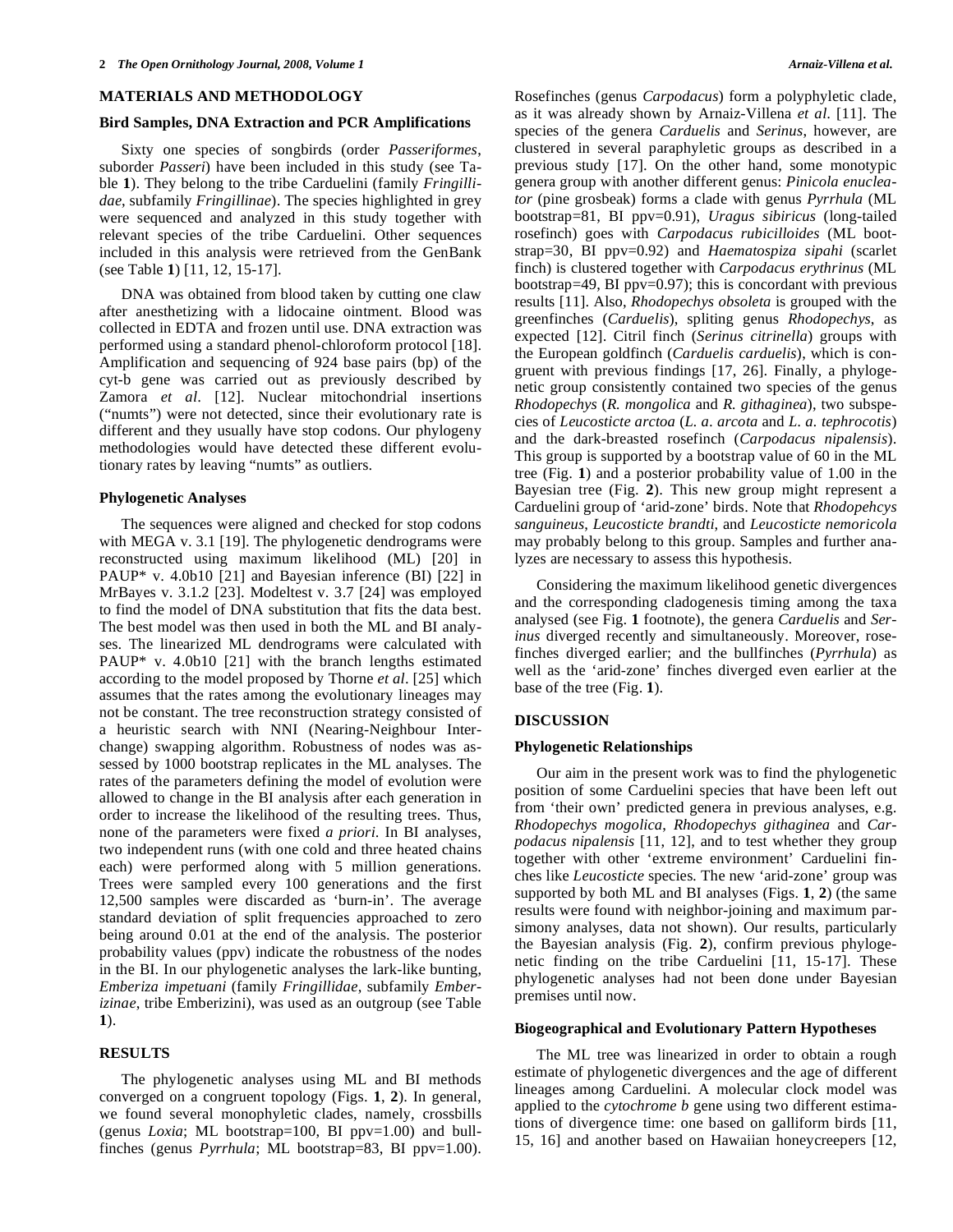# **Table 1. Origin of Samples and** *Cytochrome b* **GenBank Accession Numbers of the Species Analyzed in this Study**

| <b>Scientific Name</b>           | <b>Common Name</b>         | <b>GenBank</b>            | Origin                     |  |
|----------------------------------|----------------------------|---------------------------|----------------------------|--|
| Carduelis ambigua                | Black-headed greenfinch    | U78322                    | Szechwan, China            |  |
| Carduelis atriceps               | Black-capped siskin        | AF342863                  | Quetzaltenango, Guatemala  |  |
| Carduelis carduelis caniceps     | European goldfinch         | L76388                    | Katmandu, Nepal            |  |
| Carduelis carduelis parva        | European goldfinch         | L76387                    | Madrid, Spain              |  |
| Carduelis chloris                | Greenfinch                 | L76297                    | Madrid, Spain              |  |
| Carduelis dominicensis           | Antillean siskin           | AF342864                  | Constanza, Dominican Rep.  |  |
| Carduelis flammea                | Common redpoll             | L76386                    | Brussels, Belgium          |  |
| Carduelis hornemanni             | Artic redpoll              | U83201                    | Antwerp, Belgium           |  |
| Carduelis lawrencei              | Lawrence's goldfinch       | L76392                    | San Diego (CA), USA        |  |
| Carduelis notate                 | Black-headed siskin        | U79019                    | Chiapas, Mexico            |  |
| Carduelis pinus pinus            | Pine siskin                | U79020                    | Jackson (WY), USA          |  |
| Carduelis pinus perplexus        | Pine siskin                | AF901951                  | Quetzaltenango, Guatemala  |  |
| Carduelis psaltria colombiana    | Dark-backed goldfinch      | U78324                    | Maracay, Venezuela         |  |
| Carduelis psaltria hesperophila  | Dark-backed goldfinch      | L76390                    | Sacramento (CA), USA       |  |
| Carduelis sinica                 | Grey-capped greenfinch     | L76592<br>Szechwan, China |                            |  |
| Carduelis spinoides              | Yellow-breasted greenfinch | U79018                    | Katmandu, Nepal            |  |
| Carduelis spinus                 | Eurasian siskin            | L76391                    | Madrid, Spain              |  |
| Carduelis tristis                | American goldfinch         | U79022                    | San Francisco (CA), USA    |  |
| Carpodacus erythrinus            | Common rosefinch           | AF342883                  | Islamabad, Pakistan        |  |
| Carpodacus nipalensis            | Dark-breasted rosefinch    | AF342866                  | Katmandu, Nepal            |  |
| Carpodacus roseus                | Palla's rosefinch          | AF342867                  | Beijing, China             |  |
| Carpodacus rubicilloides         | Streaked rosefinch         | AF342868                  | Katmandu, Nepal            |  |
| Carpodacus thura                 | White-browed rosefinch     | AF342869                  | Katmandu, Nepal            |  |
| Carpodacus trifasciatus          | Three-banded rosefinch     | AF342870                  | Szechwan, China            |  |
| Emberiza impetuani (OUTGROUP)    | Lark-like bunting          | L77902                    | <b>Bostwana</b>            |  |
| Haematospiza sipahi              | Scarlet finch              | AF342875                  | Katmandu, Nepal            |  |
| Leucosticte arctoa arctoa        | Asian rosy-finch           | DQ257460                  | Ulaanbaatar, Mongolia      |  |
| Leucosticte arctoa tephrocotis   | American rosy-finch        | AY156385                  | Pribilof Islands (AK), USA |  |
| Loxia curvirostra curvirostra    | Common crossbill           | AF342876                  | Alcala de Henares, Spain   |  |
| Loxia curvirostra japonica       | Common crossbill           | AF342877                  | Beijing, China             |  |
| Loxia leucoptera                 | Two-barred crossbill       | AF342878                  | Siberia, Russia            |  |
| Pinicola enucleator              | Pine grosbeak              | AF342882                  | Novorsibirsk, Russia       |  |
| Pyrrhula erythaca                | Beavan's bullfinch         | AF342862                  | Beijing, China             |  |
| Pyrrhula nipalensis              | Brown bullfinch            | AF342884                  | Katmandu, Nepal            |  |
| Pyrrhula pyrrhula cineracea      | Comon bullfinch            | AF342886                  | Novasibirsk, Russia        |  |
| Pyrrhula pyrrhula grisseiventris | Comon bullfinch            | AF342881                  | Beijing, China             |  |
| Pyrrhula pyrrhula iberiae        | Comon bullfinch            | AF342885                  | Santander, Spain           |  |
| Rhodopechys githaginea           | <b>Trumpeter finch</b>     | AF342887                  | Gran Canaria Island, Spain |  |
| Rhodopechys mongolica            | <b>Mongolian finch</b>     | AF342888                  | Gilgit, Pakistan           |  |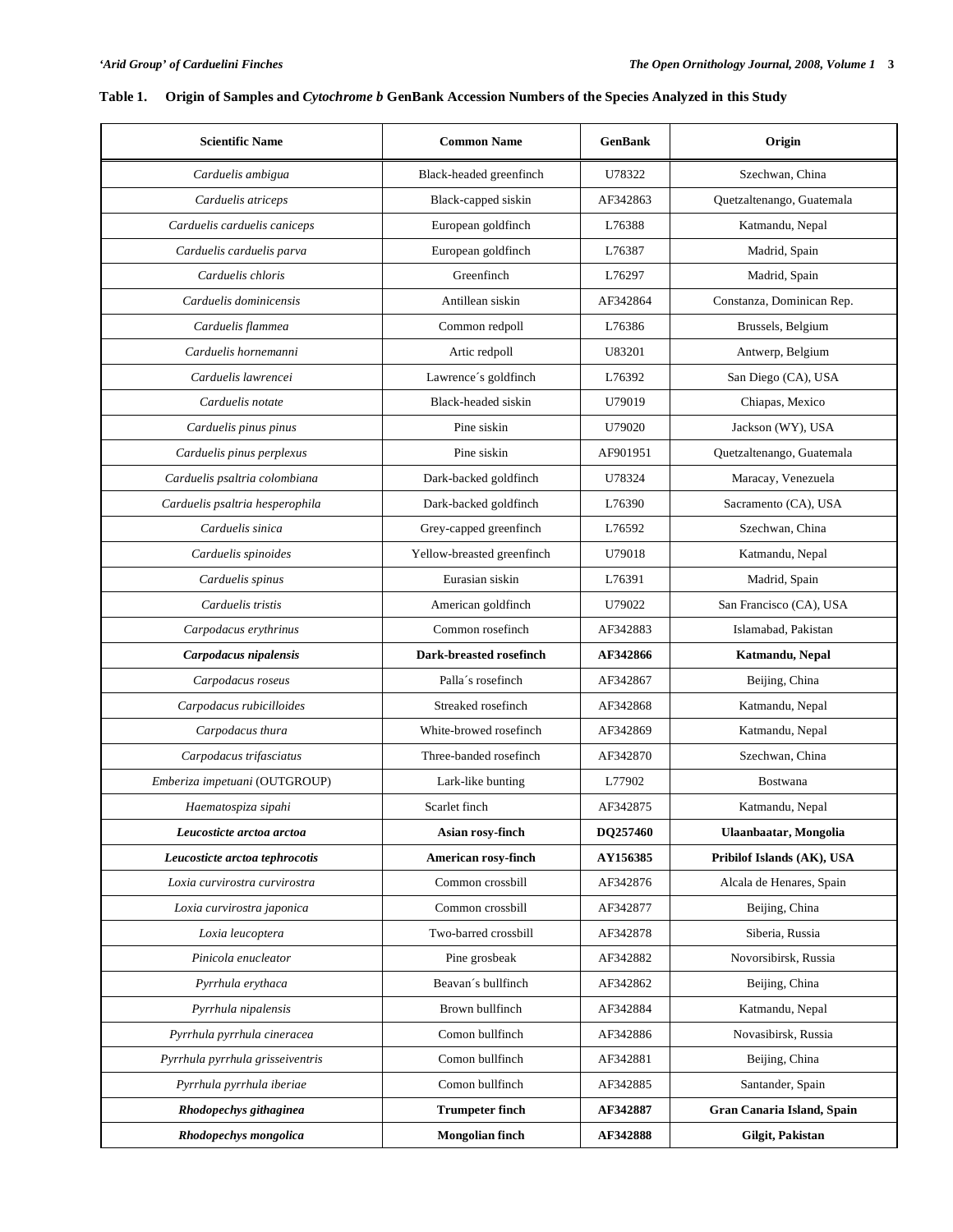| <b>Scientific Name</b>        | <b>Common Name</b>       | <b>GenBank</b> | Origin                  |
|-------------------------------|--------------------------|----------------|-------------------------|
| Rhodopechys obsoleta          | Desert finch             | AF342889       | Kabul, Afghanistan      |
| Serinus alario                | Black-headed canary      | L76276         | Capetown, South Africa  |
| Serinus albogularis           | Whited-throated canary   | L78705         | Capetown, South Africa  |
| Serinus atrogularis           | Yellow-rumped seedeater  | L76267         | Capetown, South Africa  |
| Serinus canaria               | Island canary            | L76266         | Canary Islands, Spain   |
| Serinus canicollis            | Yellow-crowned canary    | L78706         | Capetown, South Africa  |
| Serinus citrinella citrinella | Citril finch             | L77872         | Madrid, Spain           |
| Serinus citrinella corsicanus | Citril finch             | AY583725       | Sardinia, Italy         |
| Serinus citrinelloides        | African citril           | L77555         | Nairobi, Kenya          |
| Serinus citrinipectus         | Lemon-breasted canary    | L78707         | Maputo, Mozambique      |
| Serinus dorsostriatus         | White-bellied canary     | L76278         | Dar es Salam. Tanzania  |
| Serinus flaviventris          | Yellow canary            | L76280         | Capetown, South Africa  |
| Serinus gularis               | Streaky-headed seedeater | L77556         | Capetown, South Africa  |
| Serinus leucopygius           | White-rumped seedeater   | L76264         | Dakar, Senegal          |
| Serinus mozambicus            | Yellow-fronted canary    | L76265         | Dar es Salam, Tanzania  |
| Serinus pusillus              | Red-fronted serin        | L77873         | Sin Wiang, China        |
| Serinus serinus               | European serin           | L76263         | Madrid, Spain           |
| Serinus striolatus            | Streaky seedeater        | L77557         | Nairobi, Kenya          |
| Serinus sulphuratus           | Brimstone canary         | L76294         | Capetown, South Africa  |
| Serinus syriacus              | Syrian serin             | AY570547       | Mount Hermon, Israel    |
| Serinus totta                 | Cape serin               | AY570548       | Cape Town, South Africa |
| Uragus sibiricus              | Long-tailed rosefinch    | AF365877       | Beijing, China          |

**(Table 1) contd….** 

The 'Arid-Zone' Finches are in Bold

17]. Both estimations of divergence timing did not exhibit significant differences, but they are only approximations.

 The Miocene Epoch is characterized by an initial cold peak (Mi-1) followed by a general Earth warming; the tundra was replaced by conifer woods in the corresponding areas between 17 and 14.5 million years ago (MYA) [27] when the temperatures were 6ºC higher than at present times [27]. However, after 14.5 MYA the temperatures started to drop and finally the Antarctica and Greenland became glaciated around 6 MYA. Simultaneously with this general cooling, vast arid regions appeared in Asia and Africa [27]. In addition, the Tibet plateau underwent its most important uplift during this cold Miocene period [27, 28]. The heavy rain regime in the high Tibet-Himalayan peaks gave rise to the birth of deep and plentiful rivers (Ganges, Bramaputra, Yangtze and Mekong) which carry 25% of the total suspension materials that reach the oceans on Earth.

 The ancestors of the new group of 'arid-zone' Carduelini might have appeared 13.5 MYA. This is roughly coincidental with the appearance of vast arid areas in Africa and Asia. This radiation might have started around this time in Asia (or less likely in Africa) from where some of the lineages later might have undergone dispersal during warmer conditions.

This may be the case of *Leucosticte arctoa* now thriving both in Asia and America.

 The 'arid-zone' finches' plumage colours are not homogeneous and some *Leucosticte* and *Carpodacus* finches bear more melanine pigment. This may suggest a more recent and disparate change in the 'arid-zone' finches' environments. More humid habitats (i.e., those of *Leucosticte* and *Carpodacus nipalensis* in comparison with *Rhodopechys* habitats) favour melanine dyed feathers, because it protects plumage from bacterial degradation by humidity [29]. Carotenoids, the other major pigments responsible for plumage colouration [30], are scarce in dry areas, but *Carpodacus nipalensis* also feeds on berries at high altitudes [13] and this may cause the intense male purple face colouring at breeding. Also, *C. nipalensis* has the darkest plumage colours among rosefinches [13], resembling *Leucostice* finches in this respect.

 In summary, according to our phylogenetic analyses based on mitochondrial cytochrome b DNA sequences, the genera *Rhodopechys* and *Carpodacus* should be revised because this 'arid-zone' separate evolutionary group comprises species belonging to both of the genera. Further analyses using nuclear markers could be required to complete the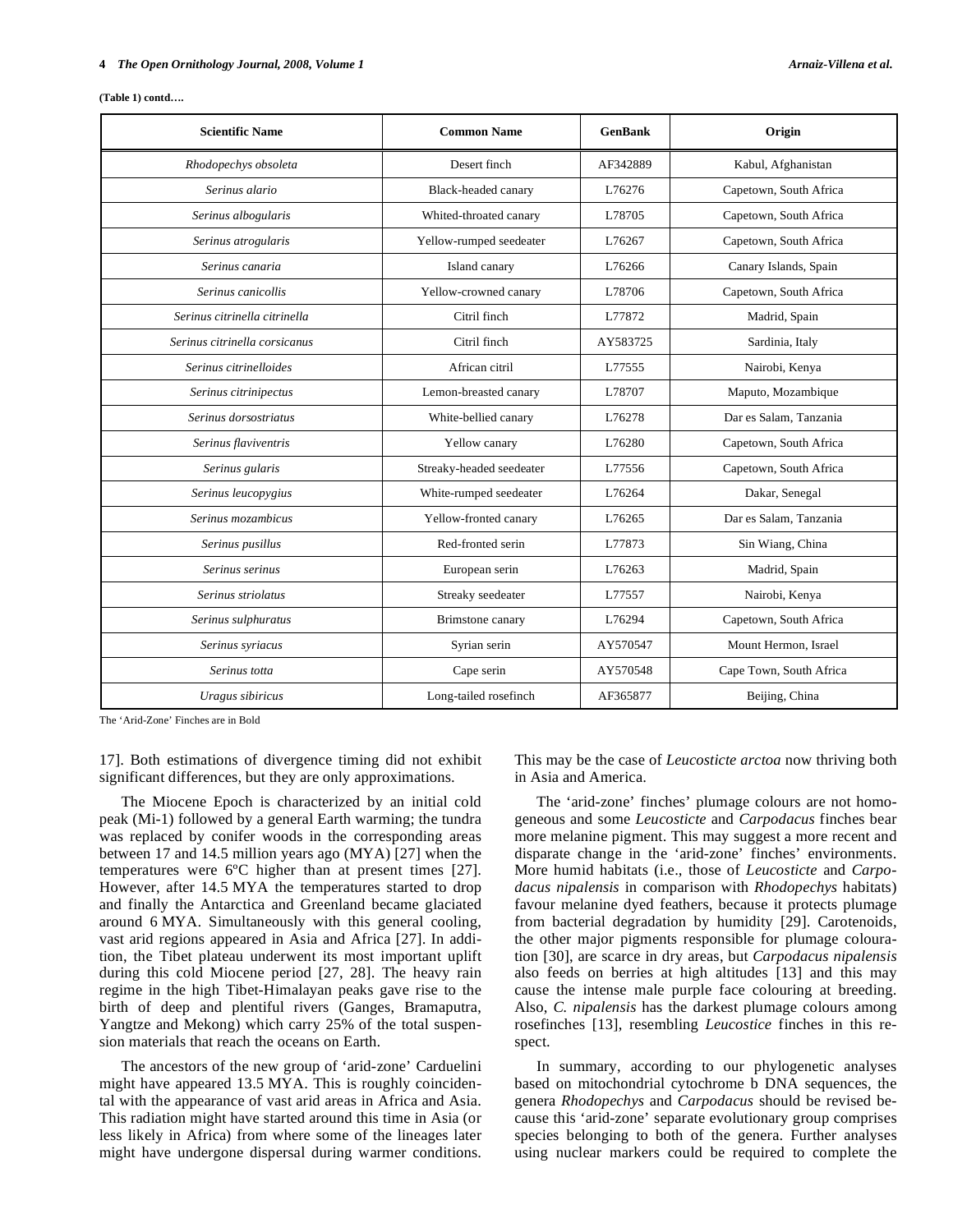

**Fig.** (1). Maximum likelihood (ML) linearized tree based on 924 bp mitochondrial *cytochrome b* DNA sequences (ln *L* = 8612.08). The general time reversible model GTR  $+ I = 0.5788 + G = 1.2061$  was used as *a priori* settings in the analysis (base frequencies: A=0.29280, C=0.41180, G=0.13990, T=0.15550; rates of nucleotide substitution: AC=0.848200, AG=6.167300, AT=2.208400, CG=0.175600, CT=21.150900, GT=1.0000). Thorne's model [25] was used to estimate branch lengths. Bootstrap values are indicated for each node. The time scale indicates approximate the divergence times according to previous results [11, 15, 16, 31]. 'Arid-zone' finches are highlighted in grey.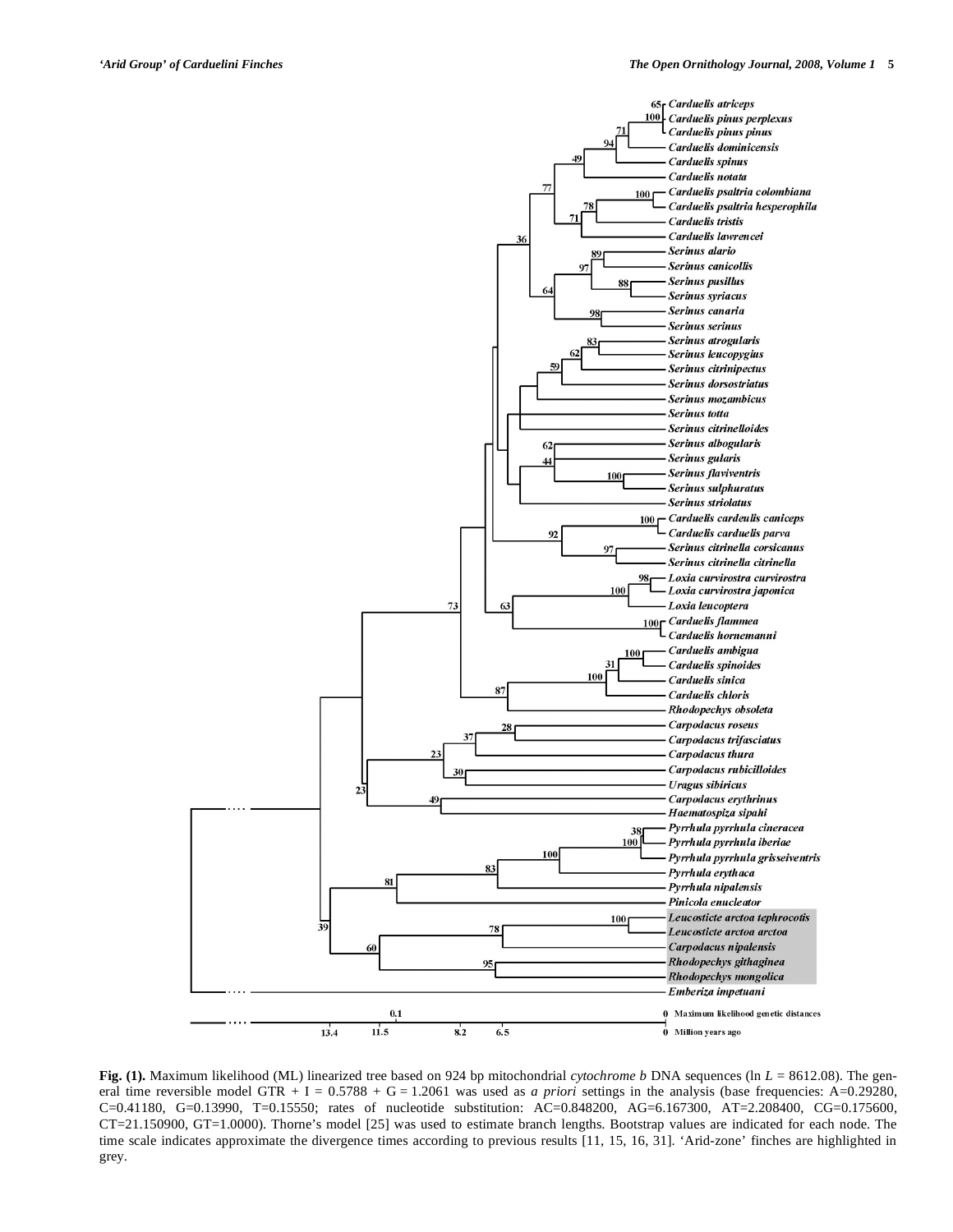

 $0.05$ 

**Fig. (2).** Bayesian phylogenetic tree based on 924 bp of the mitochondrial *cytochrome b* DNA sequences. The model of evolution used was  $GTR + I + G. 5,000,000$  generations were run, the sampling of the trees every 100 generations and the first 12,500 samples were discarded as 'burn-in'. The posterior probability values (x100) are indicated for each node. 'Arid-zone' finches are highlighted in grey along with their corresponding photographs.